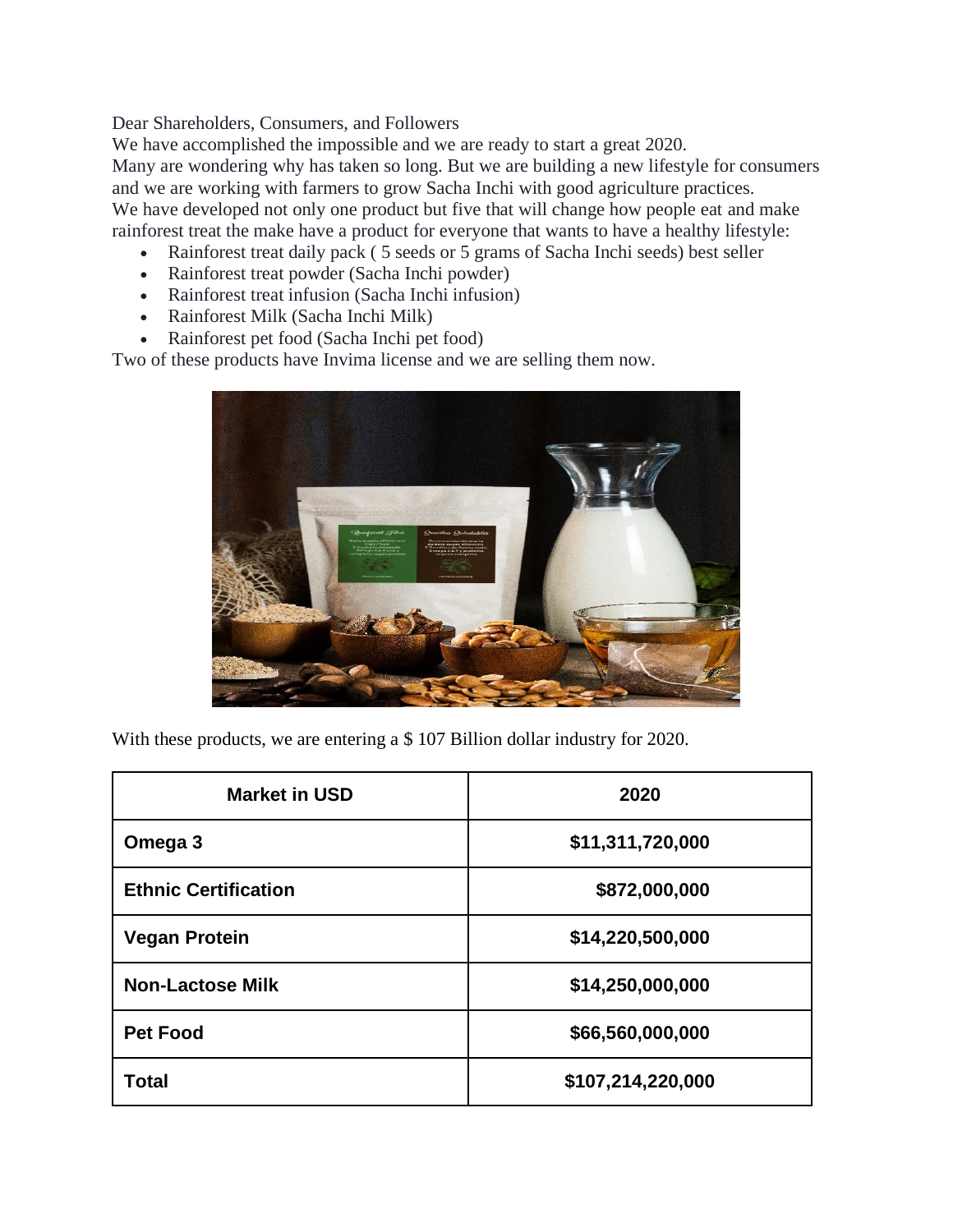# **Why can we compete in the Omega 3 and the vegan protein industry?**

We have more Omega 3,6,9 and vegan protein than any other product in the market

| Food        | Protein gr      | Omega 3                   | Omega 6                   | Omega 9 | Fiber                     |   | Vitamin A Victamin E |
|-------------|-----------------|---------------------------|---------------------------|---------|---------------------------|---|----------------------|
| Pork        | 27g             |                           |                           |         |                           |   |                      |
| Meat        | 26 <sub>g</sub> |                           |                           |         |                           |   |                      |
| Chicken     | 11g             |                           |                           |         |                           |   |                      |
| Fish        | 26g             | $\boldsymbol{\mathsf{x}}$ |                           |         |                           |   |                      |
| Eggs        | 13 <sub>g</sub> |                           |                           |         |                           |   | $\times$             |
| Soya        | 36g             | x                         |                           |         | X                         |   |                      |
| Almonds     | 21g             |                           |                           |         | $\mathsf{x}$              |   | $\mathsf{x}$         |
| Chia        | 4g              | x                         |                           |         | X                         |   |                      |
| Flexseeds   | 18g             | $\boldsymbol{\mathsf{x}}$ | $\boldsymbol{\mathsf{x}}$ |         | $\boldsymbol{\mathsf{x}}$ |   |                      |
| Sacha Inchi | 29g             | x                         | x                         | x       | x                         | X | x                    |

# **We have the only complete vegan protein with all 9 essential amino acids**

| Essential amino acids    | Preschoolers (2 to 5<br>years old) | Schoolchildren (10 to<br>12 years old) | <b>Adults</b> | <b>Content in</b><br><b>Sacha's Powder</b> |
|--------------------------|------------------------------------|----------------------------------------|---------------|--------------------------------------------|
| <b>Isoleucine</b>        | 28                                 | 28                                     | 13            | 57                                         |
| Leucine                  | 66                                 | 44                                     | 19            | 68                                         |
| Lysine                   | 58                                 | 44                                     | 16            | 52                                         |
| Methionine + Cysteine    | 25                                 | 22                                     | 17            | 40                                         |
| Phenylalanine + Tyrosine | 63                                 | 22                                     | 19            | 76                                         |
| Threonine                | 34                                 | 28                                     | 9             | 88                                         |
| Tryptophan               | 11                                 | 9                                      | 5             | 29                                         |
| Valina                   | 35                                 | 25                                     | 13            | 44                                         |
| Histidina                | 19                                 | 19                                     | 16            | 28                                         |
| Total                    | 339                                | 241                                    | 127           | 482                                        |

### **Why can we compete in the ethnic industry?**

We have Halal certification and we are working to get our Kosher certification. Sacha Inchi complies with all the requirements for Halal and Kosher.

### **Why can we compete in the non-Lactose industry?**

We are the only company in the world that is producing Sacha Inchi milk. The only milk with Omega 3,6,9 and a complete protein. No other milk has these qualities.

#### **Why can we compete in the pet food industry?**

We are the only company that can provide a healthy source of Omega 3,6,9 and more protein for your pet than any other pet food.

We can also compete in the Non-GMO, Gluten-free, Organic and other industries